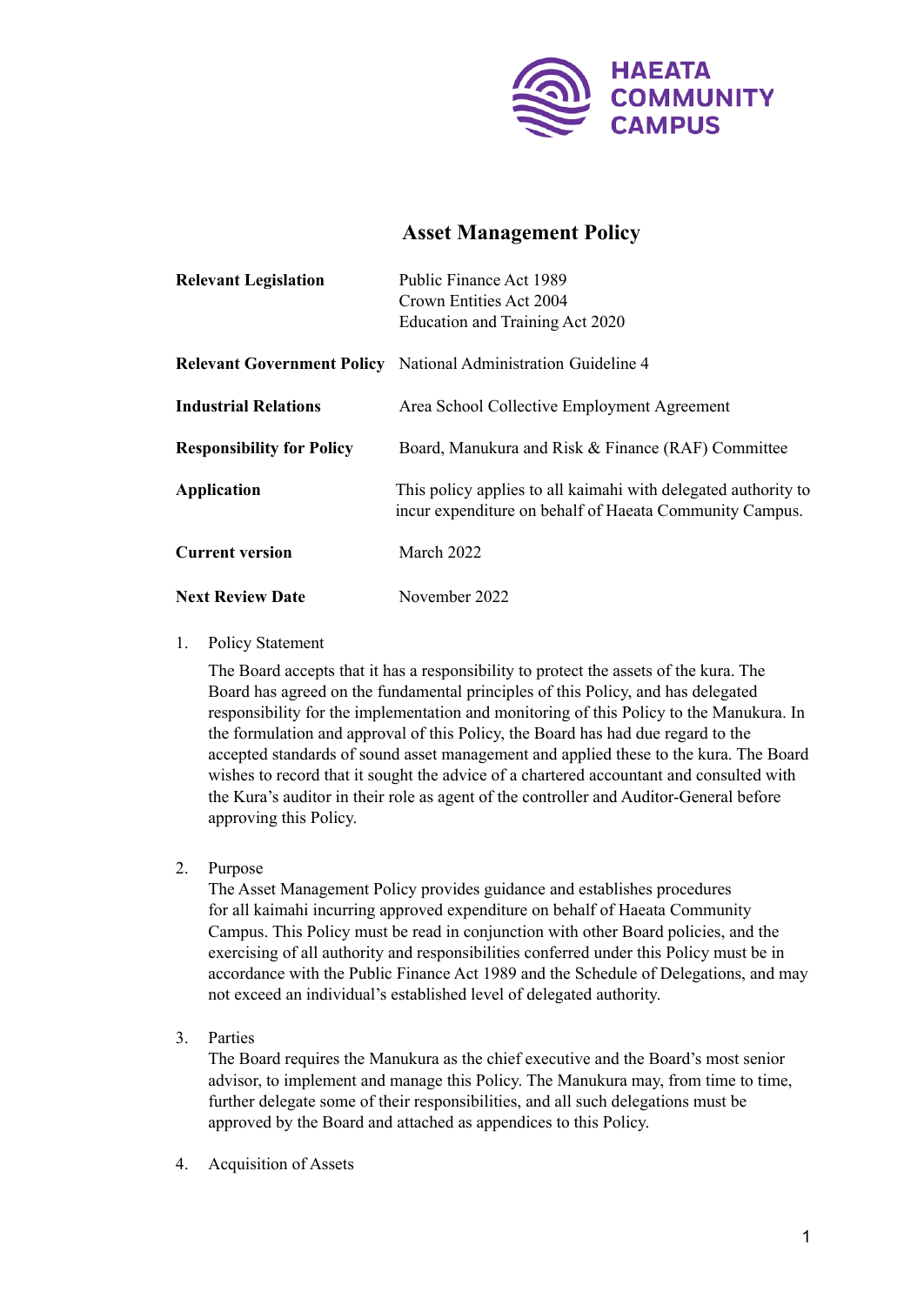The Board agrees to review the asset management plan annually and agree a budget for annual asset acquisitions. The manukura shall have delegated authority to purchase assets within the annual asset acquisition budget, following good procurement processes, provided that the value of any individual asset is no more than \$10,000. The decision to purchase any asset with a cost of over \$10,000 must be made by the Board, not the Manukura alone. The Board shall consider the most cost-efficient acquisition method for each new asset acquisition decision, i.e. whether to buy or lease, and whether to acquire by operating or finance lease.The Board shall follow good procurement processes for the acquisition of assets over \$10,000. This may include placing a notice on the Government Electronic Tendering System (GETS) for acquiring assets with a combined value over \$100,000; obtaining several quotes to compare value for money; and managing any potential conflicts of interest appropriately.

5. Information Technology Assets

All information technology assets, such as computers and laptops and associated software, must be compatible with the standard operating platform used within the kura. The Board aims to provide and maintain a suite of IT assets that provides the best possible learning tools for students, within budget constraints, including a replacement programme that matches the expected useful life of each asset.

### 6. Expected Useful Lives

The Board agrees on the expected useful lives of the following types of assets:

| - Furniture and equipment                  | $10-15$ years |
|--------------------------------------------|---------------|
| - Information and communication technology | 4 years       |
| - Motor vehicles                           | 5 years       |
| - Textbooks                                | 3 years       |
| - Leased assets                            | 4 years       |
| - Library resources                        | 8 years       |

#### 7. Maintenance of Assets

The Manukura shall have delegated authority to maintain the Kura's assets in good working order, within the approved annual budget.

#### 8. Asset Records

A fixed asset register for all assets with a cost of \$1,000 or more shall be recorded in the fixed asset register. Assets that cost less than \$1,000 shall be recorded in a register of valuable assets. A review of assets against the fixed asset and valuable asset registers shall be undertaken at least once a year.

- 9. Disposal of Assets
- 10. The Manukura shall have delegated authority to dispose of any asset that has reached the end of its useful life (as recorded in the fixed asset or valuable asset registers), provided the original cost of that asset was less than \$10,000. The Manukura shall report to the Board about reasons for disposal, disposal process and any net disposal proceeds. The Board shall approve the disposal of any asset that had an original cost of